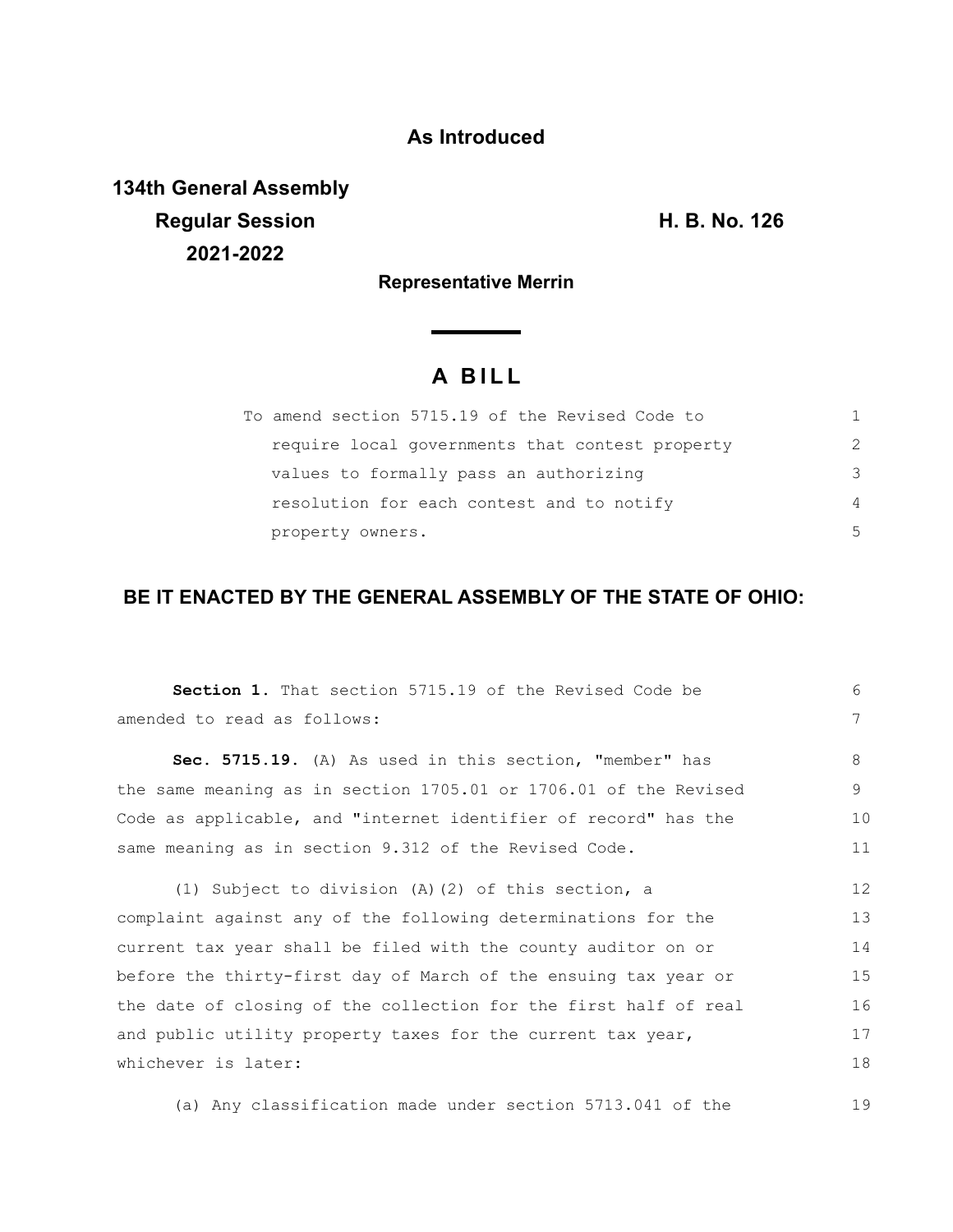| Revised Code;                                                    | 20 |
|------------------------------------------------------------------|----|
| (b) Any determination made under section 5713.32 or              | 21 |
| 5713.35 of the Revised Code;                                     | 22 |
| (c) Any recoupment charge levied under section 5713.35 of        | 23 |
| the Revised Code;                                                |    |
| (d) The determination of the total valuation or assessment       | 25 |
| of any parcel that appears on the tax list, except parcels       | 26 |
| assessed by the tax commissioner pursuant to section 5727.06 of  | 27 |
| the Revised Code;                                                | 28 |
| (e) The determination of the total valuation of any parcel       | 29 |
| that appears on the agricultural land tax list, except parcels   | 30 |
| assessed by the tax commissioner pursuant to section 5727.06 of  | 31 |
| the Revised Code;                                                | 32 |
| (f) Any determination made under division (A) of section         | 33 |
| 319.302 of the Revised Code.                                     | 34 |
| If such a complaint is filed by mail or certified mail,          | 35 |
| the date of the United States postmark placed on the envelope or | 36 |
| sender's receipt by the postal service shall be treated as the   | 37 |
| date of filing. A private meter postmark on an envelope is not a | 38 |
| valid postmark for purposes of establishing the filing date.     | 39 |
| Any person owning taxable real property in the county or         | 40 |
| in a taxing district with territory in the county; such a        | 41 |
| person's spouse; an individual who is retained by such a person  | 42 |
| and who holds a designation from a professional assessment       | 43 |
| organization, such as the institute for professionals in         | 44 |
| taxation, the national council of property taxation, or the      | 45 |
| international association of assessing officers; a public        | 46 |
| accountant who holds a permit under section 4701.10 of the       | 47 |
| Revised Code, a general or residential real estate appraiser     | 48 |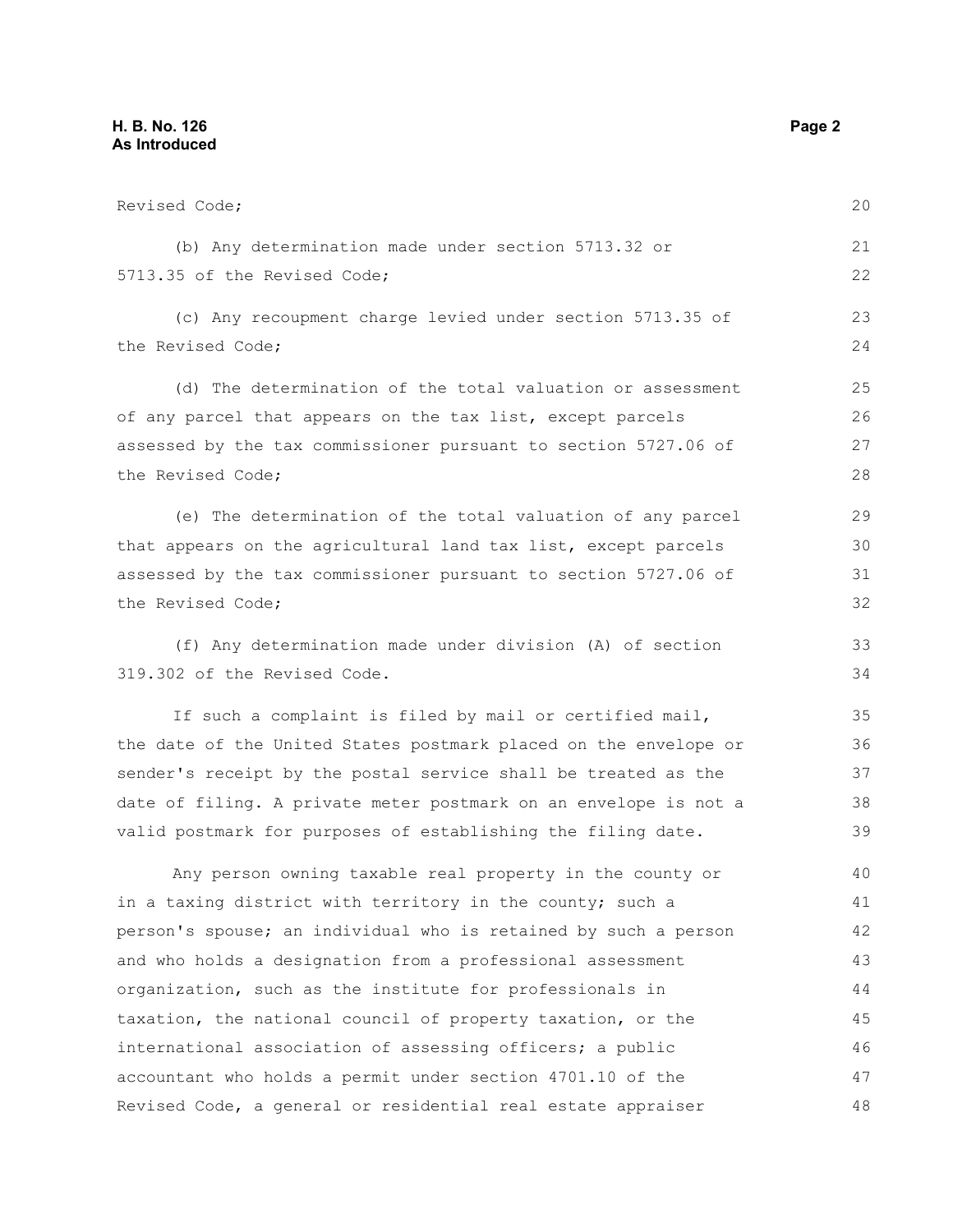#### **H. B. No. 126** Page 3 **As Introduced**

licensed or certified under Chapter 4763. of the Revised Code, or a real estate broker licensed under Chapter 4735. of the Revised Code, who is retained by such a person; if the person is a firm, company, association, partnership, limited liability company, or corporation, an officer, a salaried employee, a partner, or a member of that person; if the person is a trust, a trustee of the trust; the board of county commissioners; the prosecuting attorney or treasurer of the county; the board of township trustees of any township with territory within the county; the board of education of any school district with any territory in the county; or the mayor or legislative authority of any municipal corporation with any territory in the county may file such a complaint regarding any such determination affecting any real property in the county, except that a person owning taxable real property in another county may file such a complaint only with regard to any such determination affecting real property in the county that is located in the same taxing district as that person's real property is located. The county auditor shall present to the county board of revision all complaints filed with the auditor. 49 50 51 52 53 54 55 56 57 58 59 60 61 62 63 64 65 66 67 68

(2) As used in division (A)(2) of this section, "interim period" means, for each county, the tax year to which section 5715.24 of the Revised Code applies and each subsequent tax year until the tax year in which that section applies again. 69 70 71 72

No person, board, or officer shall file a complaint against the valuation or assessment of any parcel that appears on the tax list if it filed a complaint against the valuation or assessment of that parcel for any prior tax year in the same interim period, unless the person, board, or officer alleges that the valuation or assessment should be changed due to one or more of the following circumstances that occurred after the tax 73 74 75 76 77 78 79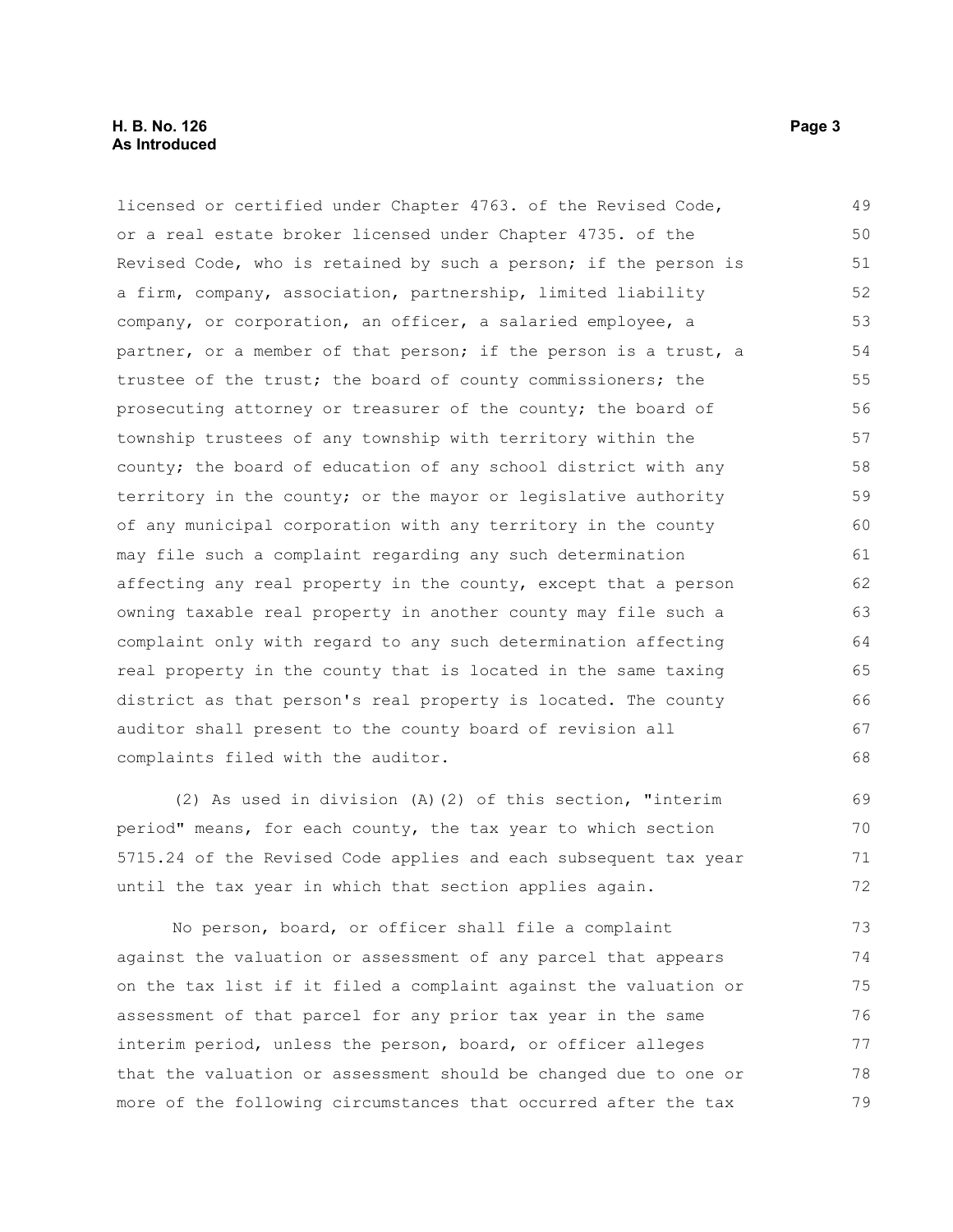#### **H. B. No. 126** Page 4 **As Introduced**

lien date for the tax year for which the prior complaint was filed and that the circumstances were not taken into consideration with respect to the prior complaint: (a) The property was sold in an arm's length transaction, as described in section 5713.03 of the Revised Code; (b) The property lost value due to some casualty; (c) Substantial improvement was added to the property; (d) An increase or decrease of at least fifteen per cent in the property's occupancy has had a substantial economic impact on the property. (3) If a county board of revision, the board of tax appeals, or any court dismisses a complaint filed under this section or section 5715.13 of the Revised Code for the reason that the act of filing the complaint was the unauthorized practice of law or the person filing the complaint was engaged in the unauthorized practice of law, the party affected by a decrease in valuation or the party's agent, or the person owning taxable real property in the county or in a taxing district with territory in the county, may refile the complaint, notwithstanding division (A)(2) of this section. (4)(a) No complaint filed under this section or section 80 81 82 83 84 85 86 87 88 89 90 91 92 93 94 95 96 97 98 99 100

5715.13 of the Revised Code shall be dismissed for the reason that the complaint fails to accurately identify the owner of the property that is the subject of the complaint. 101 102 103

(b) If a complaint fails to accurately identify the owner of the property that is the subject of the complaint, the board of revision shall exercise due diligence to ensure the correct property owner is notified as required by divisions (B) and (C) of this section. 104 105 106 107 108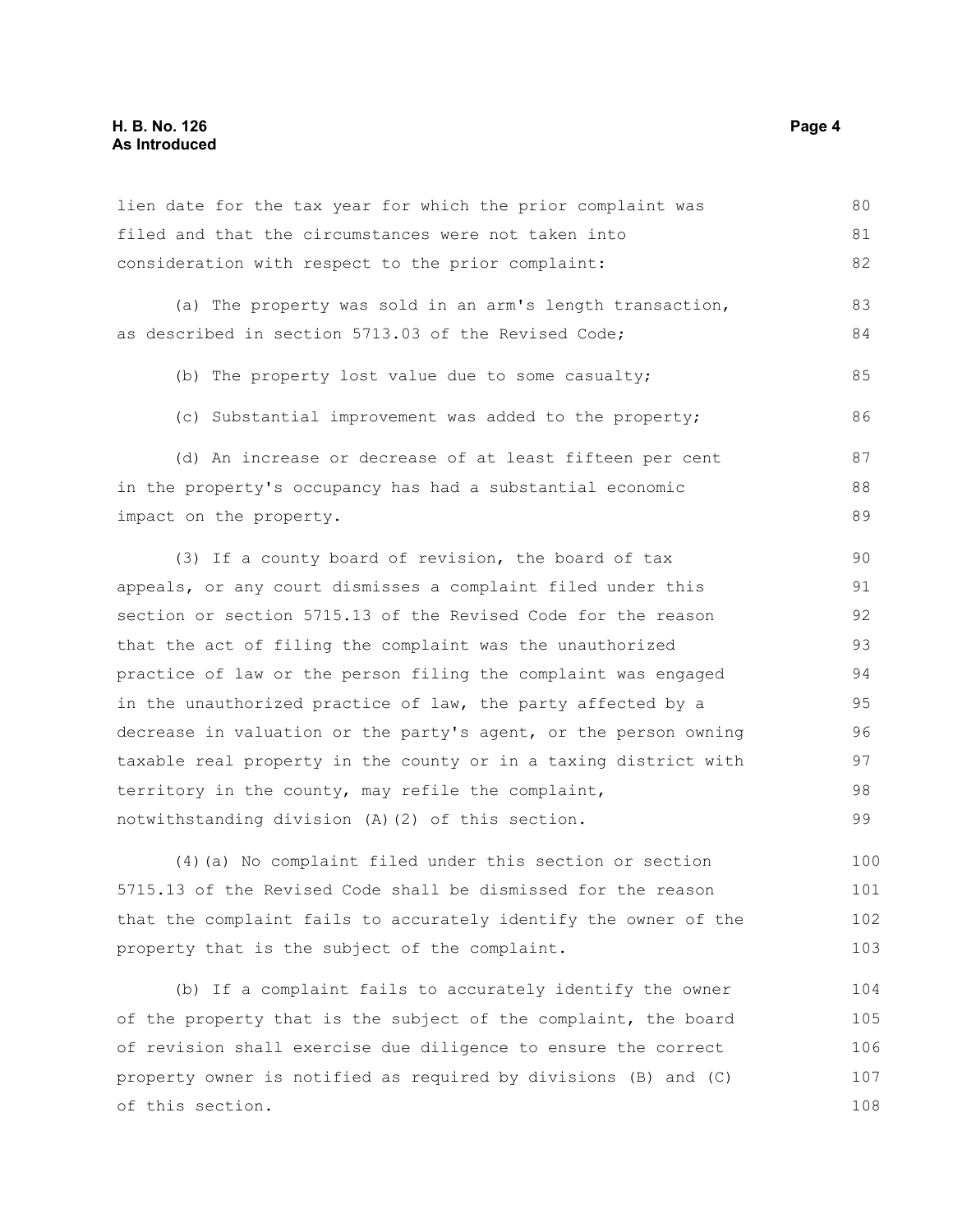#### **H. B. No. 126 Page 5 As Introduced**

(5) Notwithstanding division (A)(2) of this section, a person, board, or officer may file a complaint against the valuation or assessment of any parcel that appears on the tax list if it filed a complaint against the valuation or assessment of that parcel for any prior tax year in the same interim period if the person, board, or officer withdrew the complaint before the complaint was heard by the board. 109 110 111 112 113 114 115

(6) A board of county commissioners, a board of township trustees, the board of education of a school district, or the mayor or legislative authority of a municipal corporation may not file a complaint or a counterclaim to a complaint under this section with respect to property the political subdivision does not own unless the board or legislative authority or, in the case of a mayor, the legislative authority of the municipal corporation first adopts a resolution authorizing the filing of the complaint or counterclaim at a public meeting of the board or legislative authority. The resolution shall include all of the following information: 116 117 118 119 120 121 122 123 124 125 126

(a) Identification of the parcel or parcels that are the subject of the complaint or counterclaim by street address, if available from online records of the county auditor, and by permanent parcel number; 127 128 129 130

(b) The name of at least one of the record owners of the parcel or parcels; 131 132

(c) If the resolution authorizes the filing of a complaint, the basis for the complaint under divisions  $(A)$   $(1)$   $(a)$ to (f) of this section relative to each parcel identified in the resolution. 133 134 135 136

A board or legislative authority shall not adopt a

137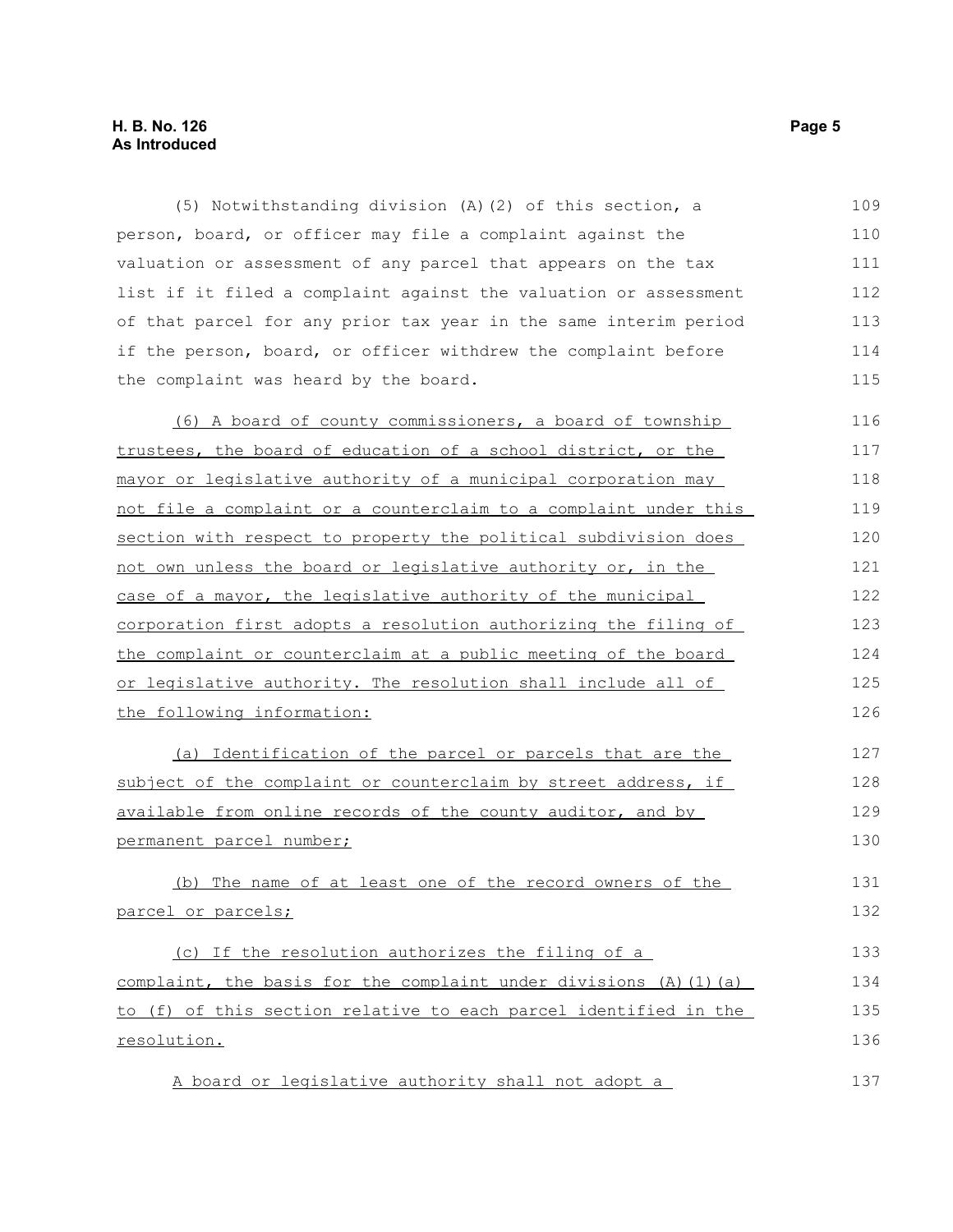| resolution required under division (A) (6) of this section that    | 138 |
|--------------------------------------------------------------------|-----|
| identifies more than one parcel under division (A) (6) (a) of this | 139 |
| section, except that a single resolution may identify more than    | 140 |
| one parcel under that division if each parcel has the same         | 141 |
| record owner or the same record owners, as applicable. Such a      | 142 |
| resolution shall not include any other matter and shall be         | 143 |
| adopted by a separate vote from the question of whether to adopt   | 144 |
| any other resolution except another resolution under division      | 145 |
| (A) (6) of this section.                                           | 146 |
| Before adopting a resolution required by division (A) (6)          | 147 |
| of this section, the board or legislative authority shall mail a   | 148 |
| written notice to at least one of the record owners of the         | 149 |
| parcel or parcels identified in the resolution stating the         | 150 |
| intent of the board or legislative authority in adopting the       | 151 |
| <u>resolution, the proposed date of adoption, and, if the</u>      | 152 |
| resolution is to authorize the filing of a complaint, the basis    | 153 |
| <u>for the complaint under divisions (A)(1)(a) to (f) of this</u>  | 154 |
| section relative to each parcel identified in the resolution.      | 155 |
| The notice shall be sent by certified mail to the last known       | 156 |
| tax-mailing address of at least one of the record owners and, if   | 157 |
| different from that tax-mailing address, to the street address     | 158 |
| of the parcel or parcels identified in the resolution.             | 159 |
| Alternatively, if the board has record of an internet identifier   | 160 |
| of record associated with at least one of the record owners, the   | 161 |
| board may send the notice by ordinary mail and by that internet    | 162 |
| identifier of record of the time and place the resolution will     | 163 |
| be heard. The notice shall be postmarked at least fourteen         | 164 |
| calendar days before the board or legislative authority adopts     | 165 |
| the resolution.                                                    | 166 |
| A board of revision has jurisdiction to consider a                 | 167 |
| complaint or counterclaim filed pursuant to a resolution adopted   | 168 |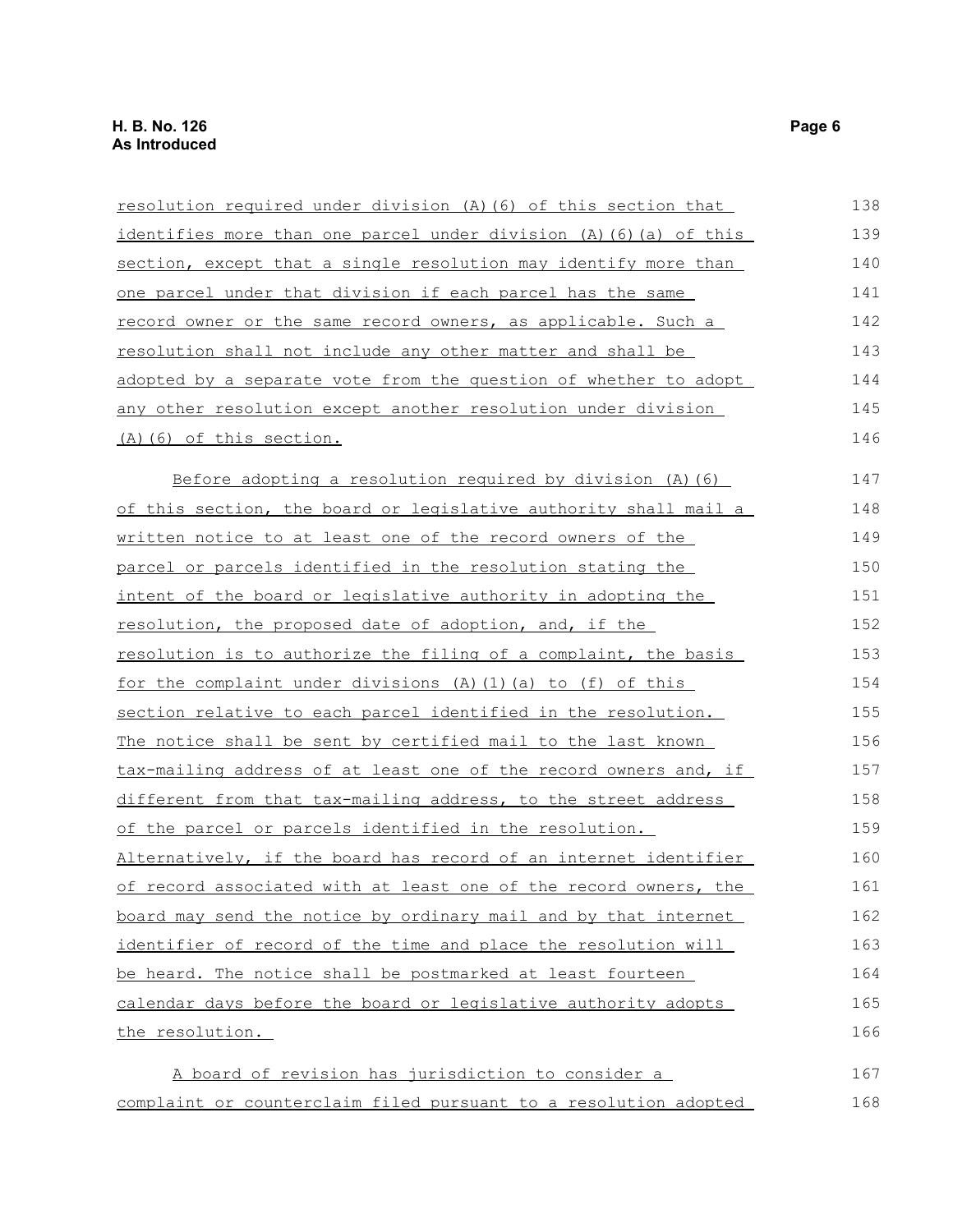| under division (A) (6) of this section only if the board, mayor,       | 169 |
|------------------------------------------------------------------------|-----|
| or legislative authority causes the resolution to be certified         | 170 |
| to the board of revision within thirty days after the last date        | 171 |
| such a complaint or counterclaim could be filed. The failure to        | 172 |
| accurately identify the street address or the name of the record       | 173 |
| <u>owners of the parcel in the resolution shall not invalidate the</u> | 174 |
| resolution nor be a cause for dismissal of the complaint or            | 175 |
| counterclaim.                                                          | 176 |
| (7) A complaint form prescribed by a board of revision or              | 177 |
| the tax commissioner for the purpose of this section shall             | 178 |
| include a box that a board, mayor, or legislative authority,           | 179 |
| when filing a complaint or counterclaim, must check indicating         | 180 |
| that a resolution authorizing the complaint was adopted in             | 181 |
| accordance with division (A) (6) of this section and that notice       | 182 |
| was provided before adoption of the resolution to at least one         | 183 |
| of the record owners of the property that is the subject of the        | 184 |
| complaint or counterclaim.                                             | 185 |
| (B) Within thirty days after the last date such complaints             | 186 |
| may be filed, the auditor shall give notice of each complaint in       | 187 |
| which the stated amount of overvaluation, undervaluation,              | 188 |
| discriminatory valuation, illegal valuation, or incorrect              | 189 |
| determination is at least seventeen thousand five hundred              | 190 |
| dollars to each property owner whose property is the subject of        | 191 |
| the complaint, if the complaint was not filed by the owner or          | 192 |
| the owner's spouse, and to each board of education whose school        | 193 |
| district may be affected by the complaint. For the purpose of          | 194 |
| this division, separate complaints filed with respect to parcels       | 195 |
| which together form an economic unit shall be treated as if the        | 196 |
| parcels were included on a single complaint. As used in this           | 197 |
| division, "economic unit" means property comprised of multiple         | 198 |
| parcels that is united by an economic function such that it will       | 199 |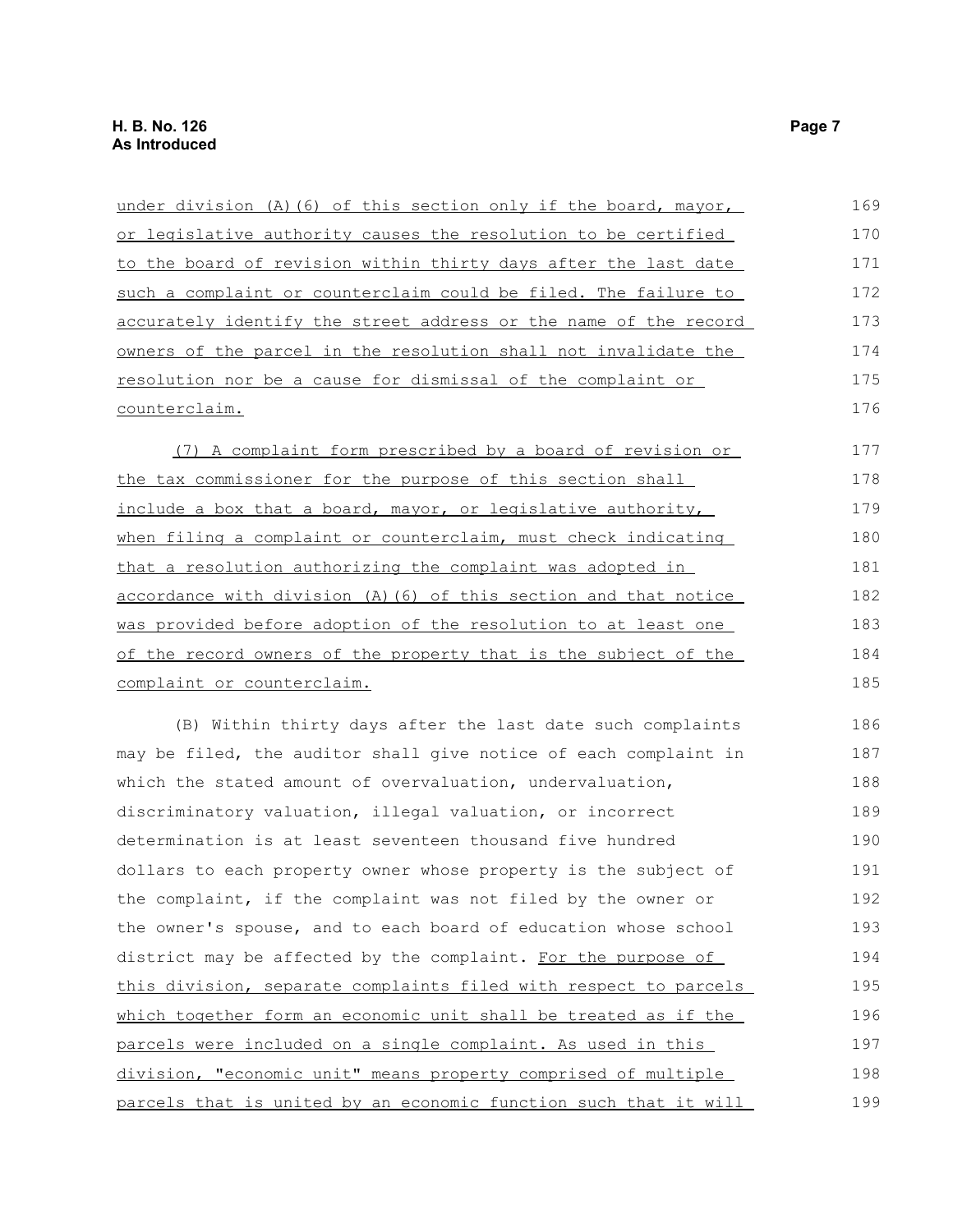| normally be sold as a single property. An economic unit may be                                  | 200                  |
|-------------------------------------------------------------------------------------------------|----------------------|
| comprised of parcels that are neither contiguous nor owned by                                   | 201                  |
| the same owner, but the parcels must be managed and operated on                                 | 202                  |
| a unitary basis and each parcel must make a positive                                            | 203                  |
| contribution to the operation of the unit.                                                      | 204                  |
| Within thirty days after receiving such notice, a board of                                      | 205                  |
| education; a property owner; the owner's spouse; an individual                                  | 206                  |
| who is retained by such an owner and who holds a designation                                    | 207                  |
| from a professional assessment organization, such as the                                        | 208                  |
| institute for professionals in taxation, the national council of                                | 209                  |
| property taxation, or the international association of assessing                                | 210                  |
| officers; a public accountant who holds a permit under section                                  | 211                  |
| 4701.10 of the Revised Code, a general or residential real                                      | 212                  |
| estate appraiser licensed or certified under Chapter 4763. of                                   | 213                  |
| the Revised Code, or a real estate broker licensed under Chapter                                | 214                  |
| 4735. of the Revised Code, who is retained by such a person; or,                                | 215                  |
| if the property owner is a firm, company, association,                                          | 216                  |
| partnership, limited liability company, corporation, or trust,                                  | 217                  |
| an officer, a salaried employee, a partner, a member, or trustee                                | 218                  |
| of that property owner, may file a complaint in support of or                                   | 219                  |
| objecting to the amount of alleged overvaluation,                                               | 220                  |
| undervaluation, discriminatory valuation, illegal valuation, or                                 | 221                  |
| incorrect determination stated in a previously filed complaint                                  | 222                  |
| or objecting to the current valuation. Upon the filing of a                                     | 223                  |
| complaint under this division, the board of education or the                                    | 224                  |
| property owner shall be made a party to the action.                                             | 225                  |
| $\mathcal{L}(\alpha)$ in the set of the state of the state of $\alpha$ is the state of $\alpha$ | $\cap$ $\cap$ $\cap$ |

(C) Each board of revision shall notify any complainant and also the property owner, if the property owner's address is known, when a complaint is filed by one other than the property owner, not less than ten days prior to the hearing, either by certified mail or, if the board has record of an internet 226 227 228 229 230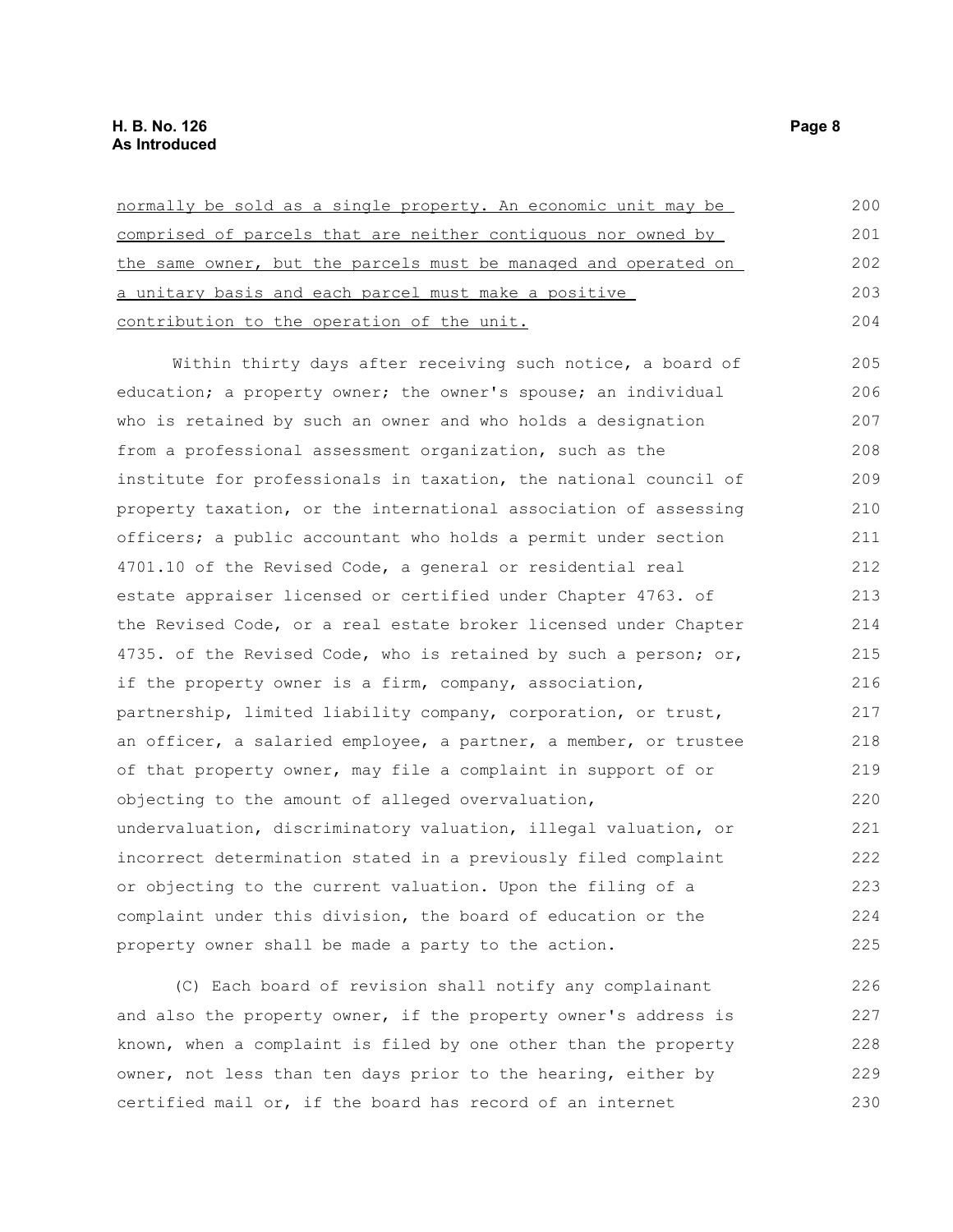#### **H. B. No. 126 Page 9 As Introduced**

identifier of record associated with the owner, by ordinary mail and by that internet identifier of record of the time and place the same will be heard. The board of revision shall hear and render its decision on a complaint within one hundred eighty days after the last day a complaint may be filed with the board under division (A)(1) of this section or, if a complaint is filed within thirty days after receiving notice from the auditor as provided in division (B) of this section, within one hundred eighty days after such filing. 231 232 233 234 235 236 237 238 239

(D) The determination of any such complaint shall relate back to the date when the lien for taxes or recoupment charges for the current year attached or the date as of which liability for such year was determined. Liability for taxes and recoupment charges for such year and each succeeding year until the complaint is finally determined and for any penalty and interest for nonpayment thereof within the time required by law shall be based upon the determination, valuation, or assessment as finally determined. Each complaint shall state the amount of overvaluation, undervaluation, discriminatory valuation, illegal valuation, or incorrect classification or determination upon which the complaint is based. The treasurer shall accept any amount tendered as taxes or recoupment charge upon property concerning which a complaint is then pending, computed upon the claimed valuation as set forth in the complaint. If a complaint filed under this section for the current year is not determined by the board within the time prescribed for such determination, the complaint and any proceedings in relation thereto shall be continued by the board as a valid complaint for any ensuing year until such complaint is finally determined by the board or upon any appeal from a decision of the board. In such case, the original complaint shall continue in effect without further 240 241 242 243 244 245 246 247 248 249 250 251 252 253 254 255 256 257 258 259 260 261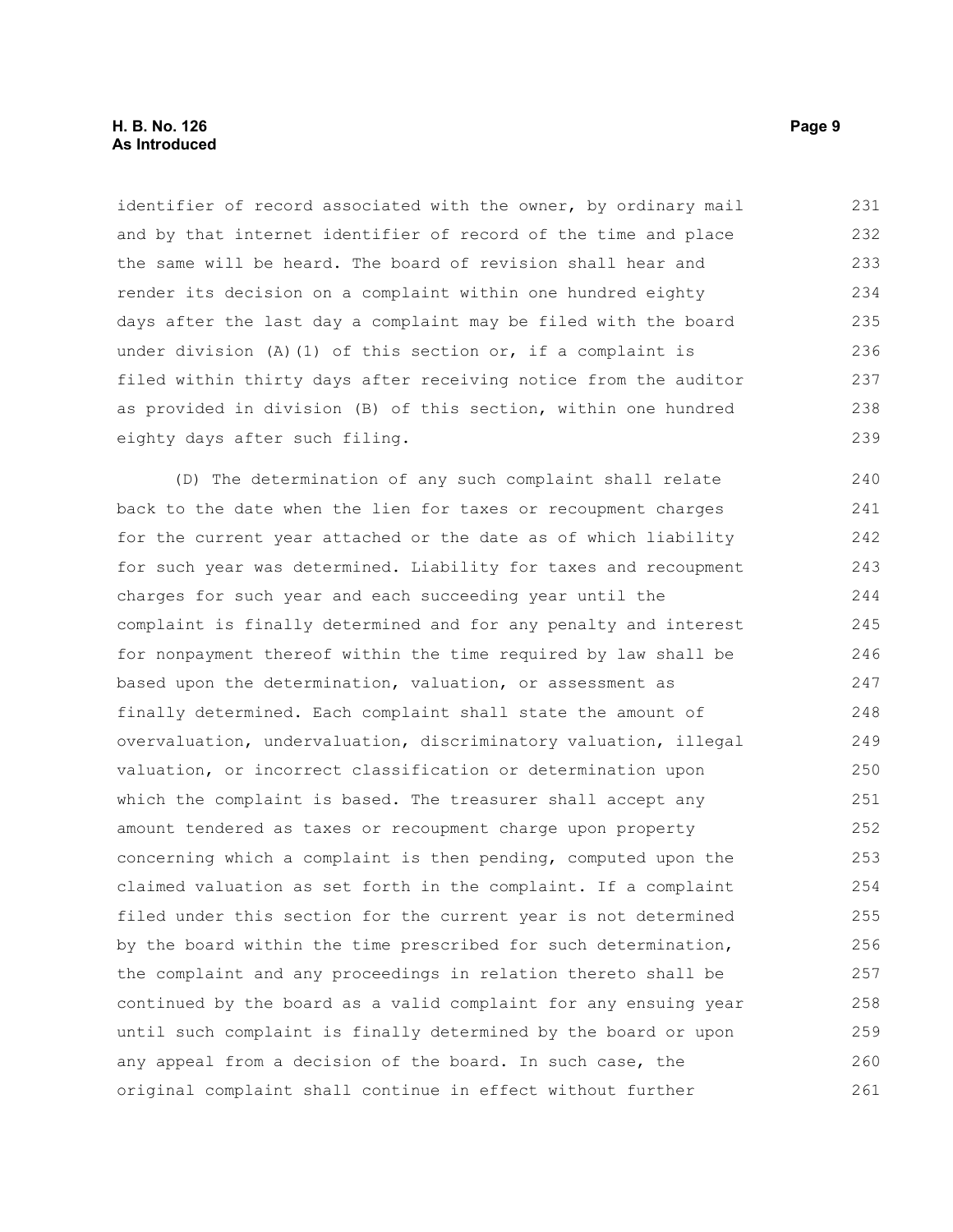filing by the original taxpayer, the original taxpayer's assignee, or any other person or entity authorized to file a complaint under this section. 262 263 264

(E) If a taxpayer files a complaint as to the classification, valuation, assessment, or any determination affecting the taxpayer's own property and tenders less than the full amount of taxes or recoupment charges as finally determined, an interest charge shall accrue as follows: 265 266 267 268 269

(1) If the amount finally determined is less than the amount billed but more than the amount tendered, the taxpayer shall pay interest at the rate per annum prescribed by section 5703.47 of the Revised Code, computed from the date that the taxes were due on the difference between the amount finally determined and the amount tendered. This interest charge shall be in lieu of any penalty or interest charge under section 323.121 of the Revised Code unless the taxpayer failed to file a complaint and tender an amount as taxes or recoupment charges within the time required by this section, in which case section 323.121 of the Revised Code applies. 270 271 272 273 274 275 276 277 278 279 280

(2) If the amount of taxes finally determined is equal to or greater than the amount billed and more than the amount tendered, the taxpayer shall pay interest at the rate prescribed by section 5703.47 of the Revised Code from the date the taxes were due on the difference between the amount finally determined and the amount tendered, such interest to be in lieu of any interest charge but in addition to any penalty prescribed by section 323.121 of the Revised Code. 281 282 283 284 285 286 287 288

(F) Upon request of a complainant, the tax commissioner shall determine the common level of assessment of real property in the county for the year stated in the request that is not 289 290 291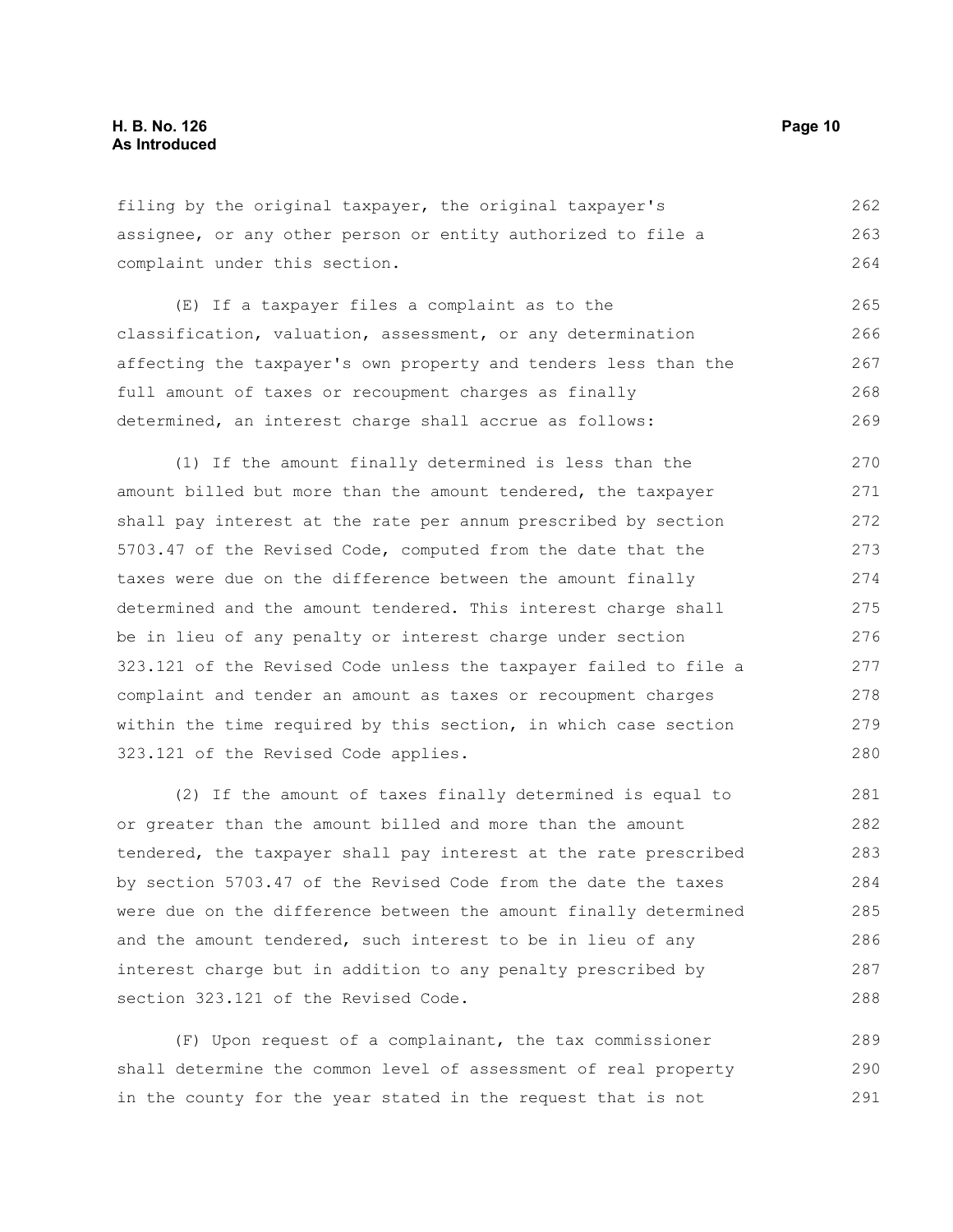#### **H. B. No. 126 Page 11 As Introduced**

valued under section 5713.31 of the Revised Code, which common level of assessment shall be expressed as a percentage of true value and the common level of assessment of lands valued under such section, which common level of assessment shall also be expressed as a percentage of the current agricultural use value of such lands. Such determination shall be made on the basis of the most recent available sales ratio studies of the commissioner and such other factual data as the commissioner deems pertinent. 292 293 294 295 296 297 298 299 300

(G) A complainant shall provide to the board of revision all information or evidence within the complainant's knowledge or possession that affects the real property that is the subject of the complaint. A complainant who fails to provide such information or evidence is precluded from introducing it on appeal to the board of tax appeals or the court of common pleas, except that the board of tax appeals or court may admit and consider the evidence if the complainant shows good cause for the complainant's failure to provide the information or evidence to the board of revision. 301 302 303 304 305 306 307 308 309 310

(H) In case of the pendency of any proceeding in court based upon an alleged excessive, discriminatory, or illegal valuation or incorrect classification or determination, the taxpayer may tender to the treasurer an amount as taxes upon property computed upon the claimed valuation as set forth in the complaint to the court. The treasurer may accept the tender. If the tender is not accepted, no penalty shall be assessed because of the nonpayment of the full taxes assessed. 311 312 313 314 315 316 317 318

**Section 2.** That existing section 5715.19 of the Revised Code is hereby repealed. 319 320

**Section 3.** The amendment by this act of section 5715.19 of 321